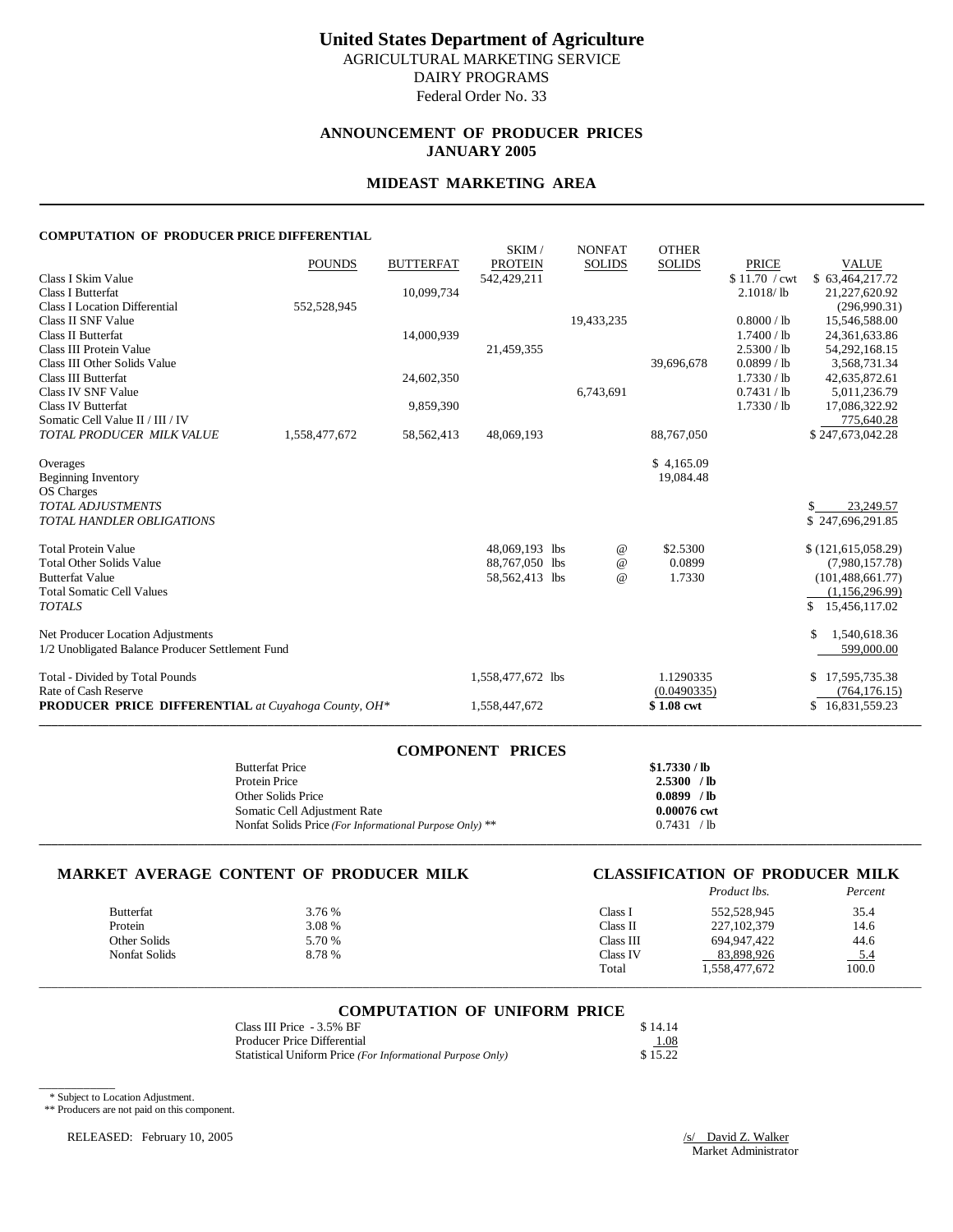### **ANNOUNCEMENT OF PRODUCER PRICES FEBRUARY 2005**

#### **MIDEAST MARKETING AREA**

#### **COMPUTATION OF PRODUCER PRICE DIFFERENTIAL**

|                                                            |               |                  | SKIM/             | <b>NONFAT</b> | <b>OTHER</b>  |                      |                       |
|------------------------------------------------------------|---------------|------------------|-------------------|---------------|---------------|----------------------|-----------------------|
|                                                            | <b>POUNDS</b> | <b>BUTTERFAT</b> | <b>PROTEIN</b>    | <b>SOLIDS</b> | <b>SOLIDS</b> | <b>PRICE</b>         | <b>VALUE</b>          |
| Class I Skim Value                                         |               |                  | 501,932,762       |               |               | \$9.97 / cwt         | \$50,042,696.36       |
| Class I Butterfat                                          |               | 9,361,356        |                   |               |               | $1.7638/\mathrm{lb}$ | 16,511,559.71         |
| <b>Class I Location Differential</b>                       | 511,294,118   |                  |                   |               |               |                      | (267, 945.93)         |
| Class II SNF Value                                         |               |                  |                   | 19,123,319    |               | 0.8200 / lb          | 15,681,121.58         |
| <b>Class II Butterfat</b>                                  |               | 13,669,371       |                   |               |               | $1.7824$ / lb        | 24,364,286.84         |
| Class III Protein Value                                    |               |                  | 11,402,995        |               |               | 2.6613 / lb          | 30,346,790.61         |
| Class III Other Solids Value                               |               |                  |                   |               | 21,274,758    | $0.0915/$ lb         | 1,946,640.37          |
| <b>Class III Butterfat</b>                                 |               | 13,154,455       |                   |               |               | 1.7754 / lb          | 23,354,419.42         |
| <b>Class IV SNF Value</b>                                  |               |                  |                   | 6,791,916     |               | 0.7514 / lb          | 5,103,445.70          |
| <b>Class IV Butterfat</b>                                  |               | 8,053,318        |                   |               |               | 1.7754 / lb          | 14,297,860.79         |
| Somatic Cell Value II / III / IV                           |               |                  |                   |               |               |                      | 494,033.02            |
| TOTAL PRODUCER MILK VALUE                                  | 1,189,845,875 | 44,238,500       | 36,412,956        |               | 67,938,124    |                      | \$181,874,908.47      |
| Overages                                                   |               |                  |                   |               | \$1,973.99    |                      |                       |
| <b>Beginning Inventory</b>                                 |               |                  |                   |               | 77,067.75     |                      |                       |
| OS Charges                                                 |               |                  |                   |               |               |                      |                       |
| <b>TOTAL ADJUSTMENTS</b>                                   |               |                  |                   |               |               |                      | 79,041.74             |
| TOTAL HANDLER OBLIGATIONS                                  |               |                  |                   |               |               |                      | \$181,953,950.21      |
|                                                            |               |                  |                   |               |               |                      |                       |
| <b>Total Protein Value</b>                                 |               |                  | 36,412,956 lbs    | $^{\circ}$    | \$2.6613      |                      | \$<br>(96,905,799.80) |
| <b>Total Other Solids Value</b>                            |               |                  | 67,938,124 lbs    | $\omega$      | 0.0915        |                      | (6,216,338.39)        |
| <b>Butterfat Value</b>                                     |               |                  | 44,238,500 lbs    | $\omega$      | 1.7754        |                      | (78, 541, 032.92)     |
| <b>Total Somatic Cell Values</b>                           |               |                  |                   |               |               |                      | (829, 912, 22)        |
| <b>TOTALS</b>                                              |               |                  |                   |               |               |                      | \$<br>(539, 133, 12)  |
| Net Producer Location Adjustments                          |               |                  |                   |               |               |                      | \$<br>480,846.66      |
| 1/2 Unobligated Balance Producer Settlement Fund           |               |                  |                   |               |               |                      | 740,000.00            |
| Total - Divided by Total Pounds                            |               |                  | 1,189,845,875 lbs |               | 0.0572943     |                      | 681,713.54<br>S.      |
| Rate of Cash Reserve                                       |               |                  |                   |               | (0.0472943)   |                      | (562, 729.28)         |
| <b>PRODUCER PRICE DIFFERENTIAL</b> at Cuyahoga County, OH* |               |                  | 1,189,845,875     |               | \$0.01 cwt    |                      | 118,984.26<br>\$      |

| <b>COMPONENT PRICES</b>                                 |                |
|---------------------------------------------------------|----------------|
| <b>Butterfat Price</b>                                  | $$1.7754$ /lb  |
| Protein Price                                           | $2.6613$ /lb   |
| Other Solids Price                                      | $0.0915$ /lb   |
| Somatic Cell Adjustment Rate                            | $0.00079$ /cwt |
| Nonfat Solids Price (For Informational Purpose Only) ** | 0.7514 / lb    |
|                                                         |                |

#### **MARKET AVERAGE CONTENT OF PRODUCER MILK CLASSIFICATION OF PRODUCER MILK**

|                  |               |        |           | Product lbs. | Percent |
|------------------|---------------|--------|-----------|--------------|---------|
| <b>Butterfat</b> |               | 3.72 % | Class 1   | 511,294,118  | 43.0    |
| Protein          |               | 3.06 % | Class II  | 223,676,396  | 18.8    |
|                  | Other Solids  | 5.71 % | Class III | 372.113.035  | 31.3    |
|                  | Nonfat Solids | 8.77 % | Class IV  | 82,762,326   | 6.9     |
|                  |               |        | Total     | .189.845.875 | 100.0   |

## \_\_\_\_\_\_\_\_\_\_\_\_\_\_\_\_\_\_\_\_\_\_\_\_\_\_\_\_\_\_\_\_\_\_\_\_\_\_\_\_\_\_\_\_\_\_\_\_\_\_\_\_\_\_\_\_\_\_\_\_\_\_\_\_\_\_\_\_\_\_\_\_\_\_\_\_\_\_\_\_\_\_\_\_\_\_\_\_\_\_\_\_\_\_\_\_\_\_\_\_\_\_\_\_\_\_\_\_\_\_\_\_\_\_\_\_\_\_\_\_\_\_\_\_\_\_\_\_\_\_\_\_\_\_\_\_\_\_\_ **COMPUTATION OF UNIFORM PRICE**

| Class III Price - 3.5% BF                                  | \$14.70 |
|------------------------------------------------------------|---------|
| Producer Price Differential                                | 0.01    |
| Statistical Uniform Price (For Informational Purpose Only) | \$14.71 |

\* Subject to Location Adjustment.

\_\_\_\_\_\_\_\_\_\_\_\_

\*\* Producers are not paid on this component.

RELEASED: March 10, 2005 /s/ David Z. Walker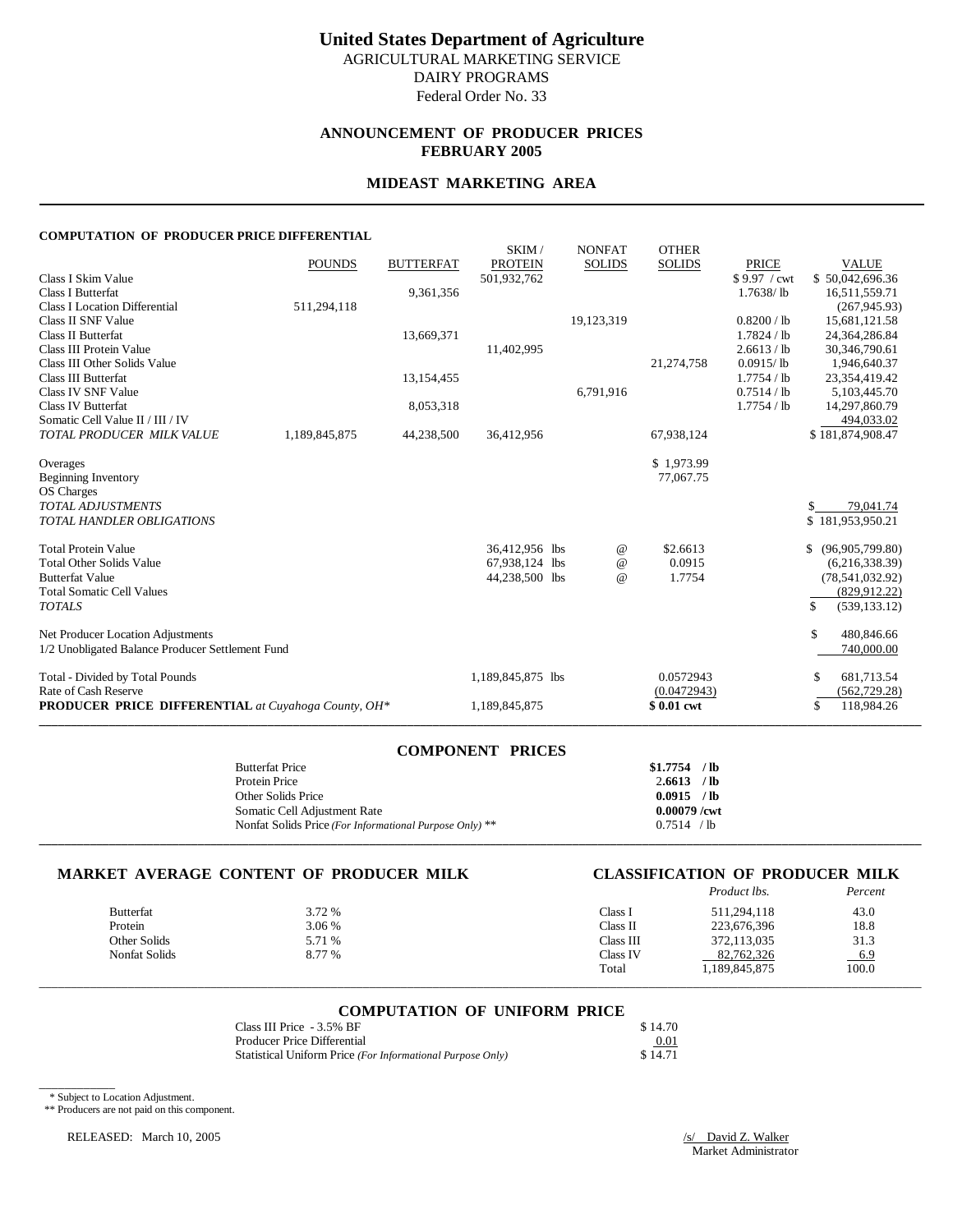Federal Order No. 33

## **ANNOUNCEMENT OF PRODUCER PRICES MARCH 2005**

#### **MIDEAST MARKETING AREA**

#### **COMPUTATION OF PRODUCER PRICE DIFFERENTIAL**

| non or inobecenting bill                                   |               |                  |                         |                                |                               |               |                     |
|------------------------------------------------------------|---------------|------------------|-------------------------|--------------------------------|-------------------------------|---------------|---------------------|
|                                                            | <b>POUNDS</b> | <b>BUTTERFAT</b> | SKIM/<br><b>PROTEIN</b> | <b>NONFAT</b><br><b>SOLIDS</b> | <b>OTHER</b><br><b>SOLIDS</b> | <b>PRICE</b>  | <b>VALUE</b>        |
| Class I Skim Value                                         |               |                  | 537,245,265             |                                |                               | \$11.59 / cwt | \$62,266,726.24     |
| <b>Class I Butterfat</b>                                   |               | 10,060,275       |                         |                                |                               | 1.7858 / lb   | 17,965,639.12       |
| <b>Class I Location Differential</b>                       | 547,305,540   |                  |                         |                                |                               |               | (271, 511, 48)      |
| Class II SNF Value                                         |               |                  |                         | 21,524,799                     |                               | 0.8267 / lb   | 17,794,551.36       |
| <b>Class II Butterfat</b>                                  |               | 15,925,353       |                         |                                |                               | $1.7349$ / lb | 27,628,894.94       |
| Class III Protein Value                                    |               |                  | 23,685,490              |                                |                               | 2.5019 / lb   | 59,258,727.41       |
| Class III Other Solids Value                               |               |                  |                         |                                | 44,614,474                    | $0.0951/$ lb  | 4,242,836.44        |
| Class III Butterfat                                        |               | 26,426,720       |                         |                                |                               | $1.7279$ / lb | 45,662,729.49       |
| Class IV SNF Value                                         |               |                  |                         | 7,118,616                      |                               | 0.7606 / lb   | 5,414,419.34        |
| <b>Class IV Butterfat</b>                                  |               | 9,342,479        |                         |                                |                               | $1.7279$ / lb | 16,142,869.48       |
| Somatic Cell Value II / III / IV                           |               |                  |                         |                                |                               |               | 842,552.74          |
| TOTAL PRODUCER MILK VALUE                                  | 1,663,596,638 | 61,754,827       | 50,712,112              |                                | 95,272,734                    |               | \$256,948,435.08    |
|                                                            |               |                  |                         |                                |                               |               |                     |
| Overages                                                   |               |                  |                         |                                | \$67,426.08                   |               |                     |
| <b>Beginning Inventory</b>                                 |               |                  |                         |                                | 38,739.99                     |               |                     |
| OS Charges                                                 |               |                  |                         |                                |                               |               |                     |
| <b>TOTAL ADJUSTMENTS</b>                                   |               |                  |                         |                                |                               |               | 106,166.07          |
| <b>TOTAL HANDLER OBLIGATIONS</b>                           |               |                  |                         |                                |                               |               | \$257,054,601.15    |
| <b>Total Protein Value</b>                                 |               |                  | 50,712,112 lbs          | @                              | \$2.5019                      |               | \$(126,876,633.03)  |
| <b>Total Other Solids Value</b>                            |               |                  | 95,272,734 lbs          | $^{\copyright}$                | 0.0951                        |               | (9,060,437.00)      |
| <b>Butterfat Value</b>                                     |               |                  | 61,754,827 lbs          | $\omega$                       | 1.7279                        |               | (106, 706, 165.57)  |
| <b>Total Somatic Cell Values</b>                           |               |                  |                         |                                |                               |               | (1,190,222.00)      |
| <b>TOTALS</b>                                              |               |                  |                         |                                |                               |               | 13,221,143.55<br>\$ |
|                                                            |               |                  |                         |                                |                               |               |                     |
| Net Producer Location Adjustments                          |               |                  |                         |                                |                               |               | 1,419,203.11<br>\$  |
| 1/2 Unobligated Balance Producer Settlement Fund           |               |                  |                         |                                |                               |               | 617,000.00          |
| Total - Divided by Total Pounds                            |               |                  | 1,663,596,638 lbs       |                                | 0.9171302                     |               | 15,257,346.66<br>S  |
| Rate of Cash Reserve                                       |               |                  |                         |                                | (0.0471302)                   |               | (784, 056.42)       |
| <b>PRODUCER PRICE DIFFERENTIAL</b> at Cuyahoga County, OH* |               |                  | 1,663,596,638           |                                | \$0.87 cwt                    |               | \$14,473,290.24     |
|                                                            |               |                  |                         |                                |                               |               |                     |

| <b>COMPONENT PRICES</b>                                 |                |
|---------------------------------------------------------|----------------|
| <b>Butterfat Price</b>                                  | $$1.7279$ /lb  |
| Protein Price                                           | $2.5019$ /lb   |
| Other Solids Price                                      | 0.0951 / lb    |
| Somatic Cell Adjustment Rate                            | $0.00075$ /cwt |
| Nonfat Solids Price (For Informational Purpose Only) ** | $0.7606$ /lb   |
|                                                         |                |

#### **MARKET AVERAGE CONTENT OF PRODUCER MILK CLASSIFICATION OF PRODUCER MILK**

|               |        |           | Product lbs.  | Percent |
|---------------|--------|-----------|---------------|---------|
| Butterfat     | 3.71 % | Class l   | 547,305,540   | 32.9    |
| Protein       | 3.05 % | Class II  | 252,154,566   | 15.1    |
| Other Solids  | 5.73 % | Class III | 776,491,795   | 46.7    |
| Nonfat Solids | 8.78 % | Class IV  | 87.644.737    | $-5.3$  |
|               |        | Total     | 1,663,596,638 | 100.0   |

## \_\_\_\_\_\_\_\_\_\_\_\_\_\_\_\_\_\_\_\_\_\_\_\_\_\_\_\_\_\_\_\_\_\_\_\_\_\_\_\_\_\_\_\_\_\_\_\_\_\_\_\_\_\_\_\_\_\_\_\_\_\_\_\_\_\_\_\_\_\_\_\_\_\_\_\_\_\_\_\_\_\_\_\_\_\_\_\_\_\_\_\_\_\_\_\_\_\_\_\_\_\_\_\_\_\_\_\_\_\_\_\_\_\_\_\_\_\_\_\_\_\_\_\_\_\_\_\_\_\_\_\_\_\_\_\_\_\_\_ **COMPUTATION OF UNIFORM PRICE**

| Class III Price - 3.5% BF                                  | \$14.08 |
|------------------------------------------------------------|---------|
| Producer Price Differential                                | 0.87    |
| Statistical Uniform Price (For Informational Purpose Only) | \$14.95 |

\* Subject to Location Adjustment.

\_\_\_\_\_\_\_\_\_\_\_\_

\*\* Producers are not paid on this component.

RELEASED: April 11, 2005 /s/ David Z. Walker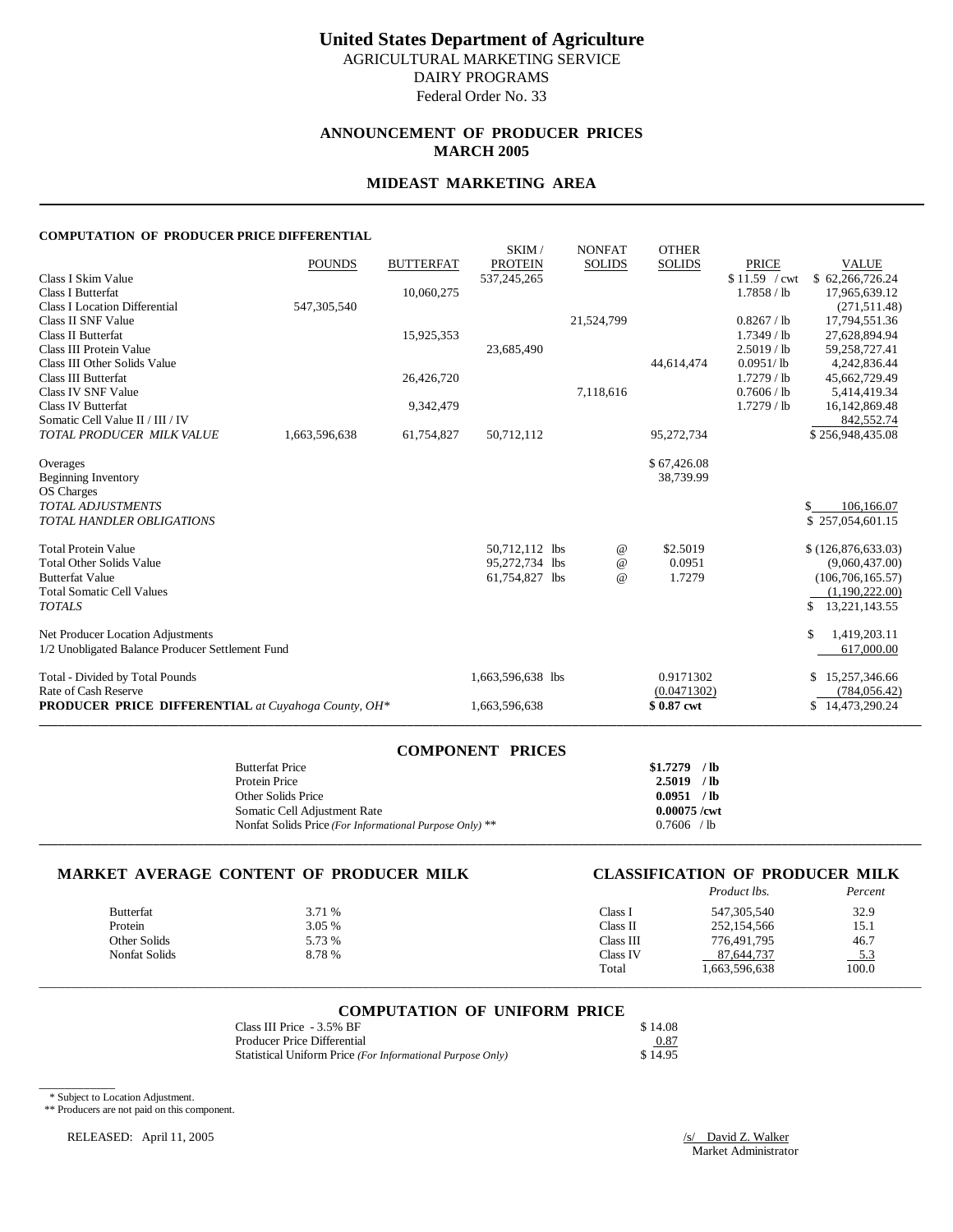Federal Order No. 33

## **ANNOUNCEMENT OF PRODUCER PRICES APRIL 2005**

#### **MIDEAST MARKETING AREA**

#### **COMPUTATION OF PRODUCER PRICE DIFFERENTIAL**

|                                                            | <b>POUNDS</b> | <b>BUTTERFAT</b> | SKIM/<br><b>PROTEIN</b>          | <b>NONFAT</b><br><b>SOLIDS</b> | <b>OTHER</b><br><b>SOLIDS</b> | <b>PRICE</b>  | <b>VALUE</b>                      |
|------------------------------------------------------------|---------------|------------------|----------------------------------|--------------------------------|-------------------------------|---------------|-----------------------------------|
| Class I Skim Value                                         |               |                  | 525,751,226                      |                                |                               | \$10.35 / cwt | \$54,415,251.89                   |
| Class I Butterfat                                          |               | 9,710,459        |                                  |                                |                               | $1.7559$ / lb | 17,050,594.97                     |
| <b>Class I Location Differential</b>                       | 535,461,685   |                  |                                  |                                |                               |               | (266, 148.16)                     |
| Class II SNF Value                                         |               |                  |                                  | 22,167,649                     |                               | 0.8378 / lb   | 18,572,056.32                     |
| <b>Class II Butterfat</b>                                  |               | 16,454,801       |                                  |                                |                               | 1.7034 / lb   | 28,029,108.01                     |
| Class III Protein Value                                    |               |                  | 16,668,973                       |                                |                               | 2.7055 / lb   | 45,097,906.48                     |
| Class III Other Solids Value                               |               |                  |                                  |                                | 31,771,206                    | 0.1020 / lb   | 3,240,663.02                      |
| <b>Class III Butterfat</b>                                 |               | 17,193,126       |                                  |                                |                               | 1.6964 / lb   | 29,166,418.96                     |
| Class IV SNF Value                                         |               |                  |                                  | 9,891,583                      |                               | 0.7678 / lb   | 7.594.757.42                      |
| Class IV Butterfat                                         |               | 10,122,666       |                                  |                                |                               | 1.6964 / lb   | 17,172,090.55                     |
| Somatic Cell Value II / III / IV                           |               |                  |                                  |                                |                               |               | 714,116.46                        |
| TOTAL PRODUCER MILK VALUE                                  | 1,468,801,915 | 53,481,052       | 44,085,782                       |                                | 84,033,166                    |               | \$220,786,815.92                  |
| Overages                                                   |               |                  |                                  |                                | \$58,941.80                   |               |                                   |
| <b>Beginning Inventory</b>                                 |               |                  |                                  |                                | 13,362.89                     |               |                                   |
| OS Charges                                                 |               |                  |                                  |                                |                               |               |                                   |
| <b>TOTAL ADJUSTMENTS</b>                                   |               |                  |                                  |                                |                               |               | 72,304.69                         |
| <b>TOTAL HANDLER OBLIGATIONS</b>                           |               |                  |                                  |                                |                               |               | \$220,859,120.61                  |
|                                                            |               |                  |                                  |                                |                               |               |                                   |
| <b>Total Protein Value</b>                                 |               |                  | 44,085,782 lbs                   | @                              | \$2.7055                      |               | \$(119, 274, 083.18)              |
| <b>Total Other Solids Value</b><br><b>Butterfat Value</b>  |               |                  | 84,033,166 lbs<br>53,481,052 lbs | $^{\copyright}$<br>$\omega$    | 0.1020                        |               | (8,571,382.96)                    |
| <b>Total Somatic Cell Values</b>                           |               |                  |                                  |                                | 1.6964                        |               | (90,725,256.57)<br>(1,054,889.88) |
| <b>TOTALS</b>                                              |               |                  |                                  |                                |                               |               | \$<br>1,233,508.02                |
|                                                            |               |                  |                                  |                                |                               |               |                                   |
| Net Producer Location Adjustments                          |               |                  |                                  |                                |                               |               | \$.<br>790,785.86                 |
| 1/2 Unobligated Balance Producer Settlement Fund           |               |                  |                                  |                                |                               |               | 768,000.00                        |
| Total - Divided by Total Pounds                            |               |                  | 1,468,801,915 lbs                |                                | 0.1901069                     |               | 2,792,293.88                      |
| Rate of Cash Reserve                                       |               |                  |                                  |                                | (0.0401069)                   |               | (589,090.92)                      |
| <b>PRODUCER PRICE DIFFERENTIAL</b> at Cuyahoga County, OH* |               |                  | 1,468,801,915                    |                                | \$0.15 cwt                    |               | 2,203,202.96<br>\$                |
|                                                            |               |                  |                                  |                                |                               |               |                                   |

| <b>COMPONENT PRICES</b>                                 |                |
|---------------------------------------------------------|----------------|
| <b>Butterfat Price</b>                                  | $$1.6964$ /lb  |
| Protein Price                                           | $2.7055$ /lb   |
| Other Solids Price                                      | $0.1020$ /lb   |
| Somatic Cell Adjustment Rate                            | $0.00078$ /cwt |
| Nonfat Solids Price (For Informational Purpose Only) ** | $0.7678$ /lb   |
|                                                         |                |

#### **MARKET AVERAGE CONTENT OF PRODUCER MILK CLASSIFICATION OF PRODUCER MILK**

|                  |        |           | Product lbs.  | Percent |
|------------------|--------|-----------|---------------|---------|
| <b>Butterfat</b> | 3.64 % | Class i   | 535,461,685   | 36.5    |
| Protein          | 3.00 % | Class II  | 261, 545, 523 | 17.8    |
| Other Solids     | 5.72 % | Class III | 552,208,178   | 37.6    |
| Nonfat Solids    | 8.72 % | Class IV  | 119,586,529   | 8.1     |
|                  |        | Total     | 1.468.801.915 | 100.0   |

## \_\_\_\_\_\_\_\_\_\_\_\_\_\_\_\_\_\_\_\_\_\_\_\_\_\_\_\_\_\_\_\_\_\_\_\_\_\_\_\_\_\_\_\_\_\_\_\_\_\_\_\_\_\_\_\_\_\_\_\_\_\_\_\_\_\_\_\_\_\_\_\_\_\_\_\_\_\_\_\_\_\_\_\_\_\_\_\_\_\_\_\_\_\_\_\_\_\_\_\_\_\_\_\_\_\_\_\_\_\_\_\_\_\_\_\_\_\_\_\_\_\_\_\_\_\_\_\_\_\_\_\_\_\_\_\_\_\_\_ **COMPUTATION OF UNIFORM PRICE**

| Class III Price - 3.5% BF                                  | \$14.61 |
|------------------------------------------------------------|---------|
| Producer Price Differential                                | 0.15    |
| Statistical Uniform Price (For Informational Purpose Only) | \$14.76 |

\* Subject to Location Adjustment.

\_\_\_\_\_\_\_\_\_\_\_\_

\*\* Producers are not paid on this component.

RELEASED: May 11, 2005 /s/ David Z. Walker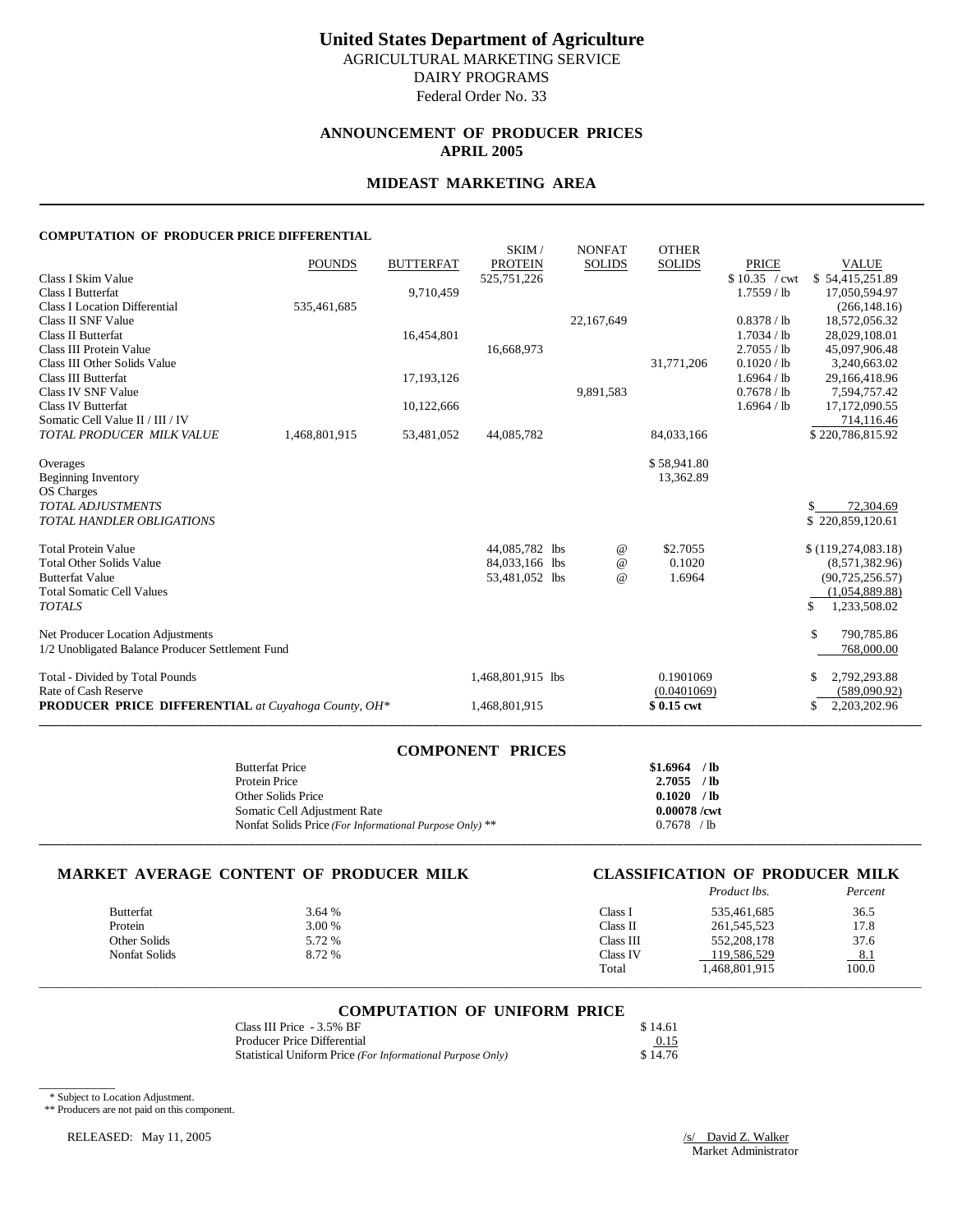# **United States Department of Agriculture**

AGRICULTURAL MARKETING SERVICE DAIRY PROGRAMS

Federal Order No. 33

### **ANNOUNCEMENT OF PRODUCER PRICES MAY 2005**

#### **MIDEAST MARKETING AREA**

#### **COMPUTATION OF PRODUCER PRICE DIFFERENTIAL**

|                                                            |               |                  | SKIM/                         | <b>NONFAT</b>   | <b>OTHER</b>  |                                |                                 |
|------------------------------------------------------------|---------------|------------------|-------------------------------|-----------------|---------------|--------------------------------|---------------------------------|
| Class I Skim Value                                         | <b>POUNDS</b> | <b>BUTTERFAT</b> | <b>PROTEIN</b><br>517,368,773 | <b>SOLIDS</b>   | <b>SOLIDS</b> | <b>PRICE</b><br>$$11.14$ / cwt | <b>VALUE</b><br>\$57,634,881.30 |
| Class I Butterfat                                          |               | 9,692,409        |                               |                 |               | 1.7292 / lb                    | 16.760.113.66                   |
| <b>Class I Location Differential</b>                       | 527,061,182   |                  |                               |                 |               |                                | (255, 894, 35)                  |
| Class II SNF Value                                         |               |                  |                               | 23,091,999      |               | 0.8456 / lb                    | 19,526,594.36                   |
| <b>Class II Butterfat</b>                                  |               | 17,206,270       |                               |                 |               | 1.5545 / lb                    | 26,747,146.76                   |
| Class III Protein Value                                    |               |                  | 24,479,814                    |                 |               | 2.5965 / lb                    | 63,561,837.07                   |
| Class III Other Solids Value                               |               |                  |                               |                 | 47,020,513    | 0.1043 / lb                    | 4,904,239.48                    |
| <b>Class III Butterfat</b>                                 |               | 27,098,125       |                               |                 |               | 1.5475 / lb                    | 41,934,348.48                   |
| Class IV SNF Value                                         |               |                  |                               | 10,795,694      |               | 0.7810 / lb                    | 8,431,437.03                    |
| <b>Class IV Butterfat</b>                                  |               | 8,891,903        |                               |                 |               | 1.5475 / lb                    | 13,760,219.97                   |
| Somatic Cell Value II / III / IV                           |               |                  |                               |                 |               |                                | 895,116.52                      |
| TOTAL PRODUCER MILK VALUE                                  | 1,744,622,738 | 62,888,707       | 52,143,574                    |                 | 100,049,020   |                                | \$253,900,040.28                |
|                                                            |               |                  |                               |                 |               |                                |                                 |
| Overages                                                   |               |                  |                               |                 | \$5,737.45    |                                |                                 |
| <b>Beginning Inventory</b><br>OS Charges                   |               |                  |                               |                 | 60,910.90     |                                |                                 |
| <b>TOTAL ADJUSTMENTS</b>                                   |               |                  |                               |                 |               |                                | 66,648.35                       |
| TOTAL HANDLER OBLIGATIONS                                  |               |                  |                               |                 |               |                                | \$253,966,688.63                |
|                                                            |               |                  |                               |                 |               |                                |                                 |
| <b>Total Protein Value</b>                                 |               |                  | 52,143,574 lbs                | @               | \$2.5965      |                                | \$(135,390,789.94)              |
| <b>Total Other Solids Value</b>                            |               |                  | 100.049.020 lbs               | $^{\copyright}$ | 0.1043        |                                | (10, 435, 112, 82)              |
| <b>Butterfat Value</b>                                     |               |                  | 62,888,707 lbs                | $\omega$        | 1.5475        |                                | (97,320,274.13)                 |
| <b>Total Somatic Cell Values</b>                           |               |                  |                               |                 |               |                                | (1,227,348.37)                  |
| <b>TOTALS</b>                                              |               |                  |                               |                 |               |                                | \$<br>9,593,163.37              |
|                                                            |               |                  |                               |                 |               |                                |                                 |
| Net Producer Location Adjustments                          |               |                  |                               |                 |               |                                | \$<br>1,433,237.48              |
| 1/2 Unobligated Balance Producer Settlement Fund           |               |                  |                               |                 |               |                                | 672,000.00                      |
| Total - Divided by Total Pounds                            |               |                  | 1,744,622,738 lbs             |                 | 0.6705404     |                                | 11,698,400.85<br>S              |
| Rate of Cash Reserve                                       |               |                  |                               |                 | (0.0405404)   |                                | (707, 277.04)                   |
| <b>PRODUCER PRICE DIFFERENTIAL</b> at Cuyahoga County, OH* |               |                  | 1,744,622,738                 |                 | \$0.63 cwt    |                                | \$10,991,123.81                 |
|                                                            |               |                  |                               |                 |               |                                |                                 |

| <b>COMPONENT PRICES</b>                                 |                |
|---------------------------------------------------------|----------------|
| <b>Butterfat Price</b>                                  | $$1.5475$ /lb  |
| Protein Price                                           | $2.5965$ /lb   |
| Other Solids Price                                      | $0.1043$ /lb   |
| Somatic Cell Adjustment Rate                            | $0.00074$ /cwt |
| Nonfat Solids Price (For Informational Purpose Only) ** | 0.7810 / lb    |
|                                                         |                |

### **MARKET AVERAGE CONTENT OF PRODUCER MILK CLASSIFICATION OF PRODUCER MILK**

|         |                  |        |           | Product lbs.  | Percent |
|---------|------------------|--------|-----------|---------------|---------|
|         | <b>Butterfat</b> | 3.60 % | Class I   | 527,061,182   | 30.2    |
| Protein |                  | 2.99 % | Class II  | 272,638,676   | 15.6    |
|         | Other Solids     | 5.73 % | Class III | 816,608,117   | 46.8    |
|         | Nonfat Solids    | 8.72 % | Class IV  | 128,314,763   | 7.4     |
|         |                  |        | Total     | 1,744,622,738 | 100.0   |

## \_\_\_\_\_\_\_\_\_\_\_\_\_\_\_\_\_\_\_\_\_\_\_\_\_\_\_\_\_\_\_\_\_\_\_\_\_\_\_\_\_\_\_\_\_\_\_\_\_\_\_\_\_\_\_\_\_\_\_\_\_\_\_\_\_\_\_\_\_\_\_\_\_\_\_\_\_\_\_\_\_\_\_\_\_\_\_\_\_\_\_\_\_\_\_\_\_\_\_\_\_\_\_\_\_\_\_\_\_\_\_\_\_\_\_\_\_\_\_\_\_\_\_\_\_\_\_\_\_\_\_\_\_\_\_\_\_\_\_ **COMPUTATION OF UNIFORM PRICE**

| Class III Price - 3.5% BF                                  | \$13.77 |
|------------------------------------------------------------|---------|
| Producer Price Differential                                | 0.63    |
| Statistical Uniform Price (For Informational Purpose Only) | \$14.40 |

\* Subject to Location Adjustment.

\_\_\_\_\_\_\_\_\_\_\_\_

\*\* Producers are not paid on this component.

RELEASED: June 10, 2005 /s/ David Z. Walker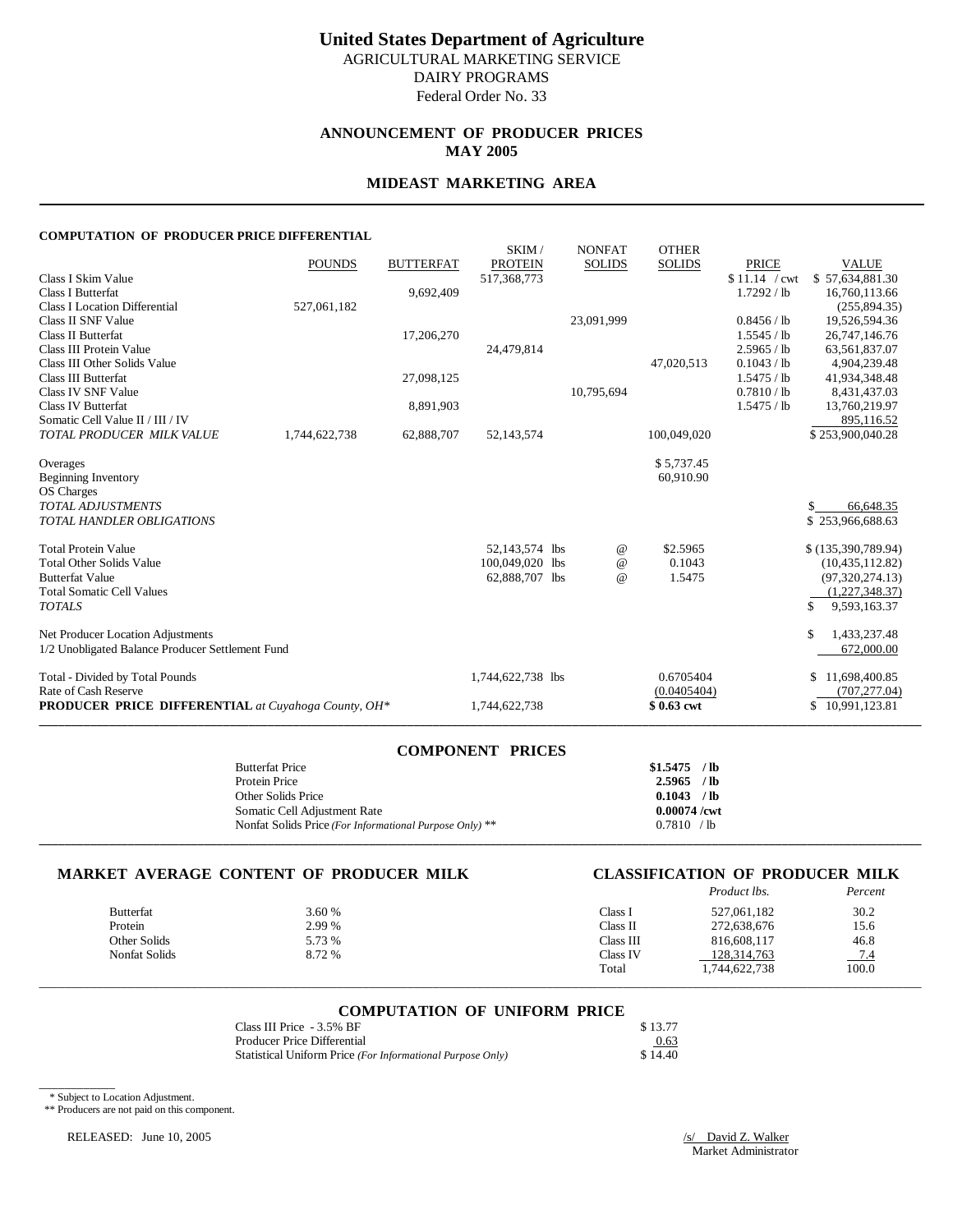## **United States Department of Agriculture** AGRICULTURAL MARKETING SERVICE

DAIRY PROGRAMS

Federal Order No. 33

### **ANNOUNCEMENT OF PRODUCER PRICES JUNE 2005**

#### **MIDEAST MARKETING AREA**

#### **COMPUTATION OF PRODUCER PRICE DIFFERENTIAL**

|                                                            |               |                  | SKIM/                         | <b>NONFAT</b> | <b>OTHER</b>  |                               |                                 |
|------------------------------------------------------------|---------------|------------------|-------------------------------|---------------|---------------|-------------------------------|---------------------------------|
| Class I Skim Value                                         | <b>POUNDS</b> | <b>BUTTERFAT</b> | <b>PROTEIN</b><br>474,327,605 | <b>SOLIDS</b> | <b>SOLIDS</b> | <b>PRICE</b><br>\$10.58 / cwt | <b>VALUE</b><br>\$50,183,860.65 |
| Class I Butterfat                                          |               | 9,199,222        |                               |               |               | 1.5466 / lb                   | 14,227,516.75                   |
| <b>Class I Location Differential</b>                       | 483,526,827   |                  |                               |               |               |                               | (255, 433.82)                   |
| Class II SNF Value                                         |               |                  |                               | 23,035,571    |               | $0.8589$ / lb                 | 19,785,251.94                   |
| <b>Class II Butterfat</b>                                  |               | 17,938,861       |                               |               |               | 1.6002 / lb                   | 28,705,765.41                   |
| Class III Protein Value                                    |               |                  | 22,092,958                    |               |               | 2.5741 / lb                   | 56,869,483.19                   |
| Class III Other Solids Value                               |               |                  |                               |               | 43,561,071    | $0.1139$ / lb                 | 4,961,606.00                    |
| <b>Class III Butterfat</b>                                 |               | 24, 221, 722     |                               |               |               | 1.5932 / lb                   | 38,590,047.50                   |
| Class IV SNF Value                                         |               |                  |                               | 9,745,620     |               | 0.7780 / lb                   | 7,582,092.37                    |
| <b>Class IV Butterfat</b>                                  |               | 6,040,345        |                               |               |               | 1.5932 / lb                   | 9,623,477.64                    |
| Somatic Cell Value II / III / IV                           |               |                  |                               |               |               |                               | 659,861.07                      |
| TOTAL PRODUCER MILK VALUE                                  | 1,628,662,439 | 57,400,150       | 47,498,429                    |               | 93,501,198    |                               | \$230,933,528.70                |
| Overages                                                   |               |                  |                               |               | \$20,105.54   |                               |                                 |
| <b>Beginning Inventory</b>                                 |               |                  |                               |               | 171,344.01    |                               |                                 |
| OS Charges                                                 |               |                  |                               |               |               |                               |                                 |
| <b>TOTAL ADJUSTMENTS</b>                                   |               |                  |                               |               |               |                               | \$<br>191,449.55                |
| TOTAL HANDLER OBLIGATIONS                                  |               |                  |                               |               |               |                               | \$231,124,978.25                |
|                                                            |               |                  |                               |               |               |                               |                                 |
| <b>Total Protein Value</b>                                 |               |                  | 47,498,429 lbs                | @             | \$2.5741      |                               | \$(122, 265, 706.11)            |
| <b>Total Other Solids Value</b>                            |               |                  | 93,501,198 lbs                | $\omega$      | 0.1139        |                               | (10,649,786.48)                 |
| <b>Butterfat Value</b>                                     |               |                  | 57,400,150 lbs                | $\omega$      | 1.5932        |                               | (91,449,919.00)                 |
| <b>Total Somatic Cell Values</b>                           |               |                  |                               |               |               |                               | (903, 190.35)                   |
| <b>TOTALS</b>                                              |               |                  |                               |               |               |                               | 5,856,376.31<br>\$              |
| Net Producer Location Adjustments                          |               |                  |                               |               |               |                               | \$<br>1,335,438.72              |
| 1/2 Unobligated Balance Producer Settlement Fund           |               |                  |                               |               |               |                               | 692,000.00                      |
|                                                            |               |                  |                               |               |               |                               |                                 |
| Total - Divided by Total Pounds                            |               |                  | 1,628,662,439 lbs             |               | 0.4840669     |                               | 7,883,815.03<br>S               |
| Rate of Cash Reserve                                       |               |                  |                               |               | (0.0440669)   |                               | (717, 701.05)                   |
| <b>PRODUCER PRICE DIFFERENTIAL</b> at Cuyahoga County, OH* |               |                  | 1,628,662,439                 |               | \$0.44 cwt    |                               | \$<br>7,166,113.98              |
|                                                            |               |                  |                               |               |               |                               |                                 |

| <b>COMPONENT PRICES</b>                                 |                |
|---------------------------------------------------------|----------------|
| <b>Butterfat Price</b>                                  | $$1.5932$ /lb  |
| Protein Price                                           | $2.5741$ /lb   |
| Other Solids Price                                      | $0.1139$ /lb   |
| Somatic Cell Adjustment Rate                            | $0.00074$ /cwt |
| Nonfat Solids Price (For Informational Purpose Only) ** | 0.7780 / lb    |
|                                                         |                |

### **MARKET AVERAGE CONTENT OF PRODUCER MILK CLASSIFICATION OF PRODUCER MILK**

|                  |        |           | Product lbs.  | Percent |
|------------------|--------|-----------|---------------|---------|
| <b>Butterfat</b> | 3.52 % | Class i   | 483,526,827   | 29.7    |
| Protein          | 2.92 % | Class II  | 275,005,786   | 16.9    |
| Other Solids     | 5.74 % | Class III | 755,199,241   | 46.4    |
| Nonfat Solids    | 8.66 % | Class IV  | 114,930,585   | $-7.0$  |
|                  |        | Total     | 1,628,662,439 | 100.0   |

## \_\_\_\_\_\_\_\_\_\_\_\_\_\_\_\_\_\_\_\_\_\_\_\_\_\_\_\_\_\_\_\_\_\_\_\_\_\_\_\_\_\_\_\_\_\_\_\_\_\_\_\_\_\_\_\_\_\_\_\_\_\_\_\_\_\_\_\_\_\_\_\_\_\_\_\_\_\_\_\_\_\_\_\_\_\_\_\_\_\_\_\_\_\_\_\_\_\_\_\_\_\_\_\_\_\_\_\_\_\_\_\_\_\_\_\_\_\_\_\_\_\_\_\_\_\_\_\_\_\_\_\_\_\_\_\_\_\_\_ **COMPUTATION OF UNIFORM PRICE**

| Class III Price - 3.5% BF                                  | \$13.92 |
|------------------------------------------------------------|---------|
| Producer Price Differential                                | 0.44    |
| Statistical Uniform Price (For Informational Purpose Only) | \$14.36 |

\* Subject to Location Adjustment.

\_\_\_\_\_\_\_\_\_\_\_\_

\*\* Producers are not paid on this component.

RELEASED: July 12, 2005 /s/ David Z. Walker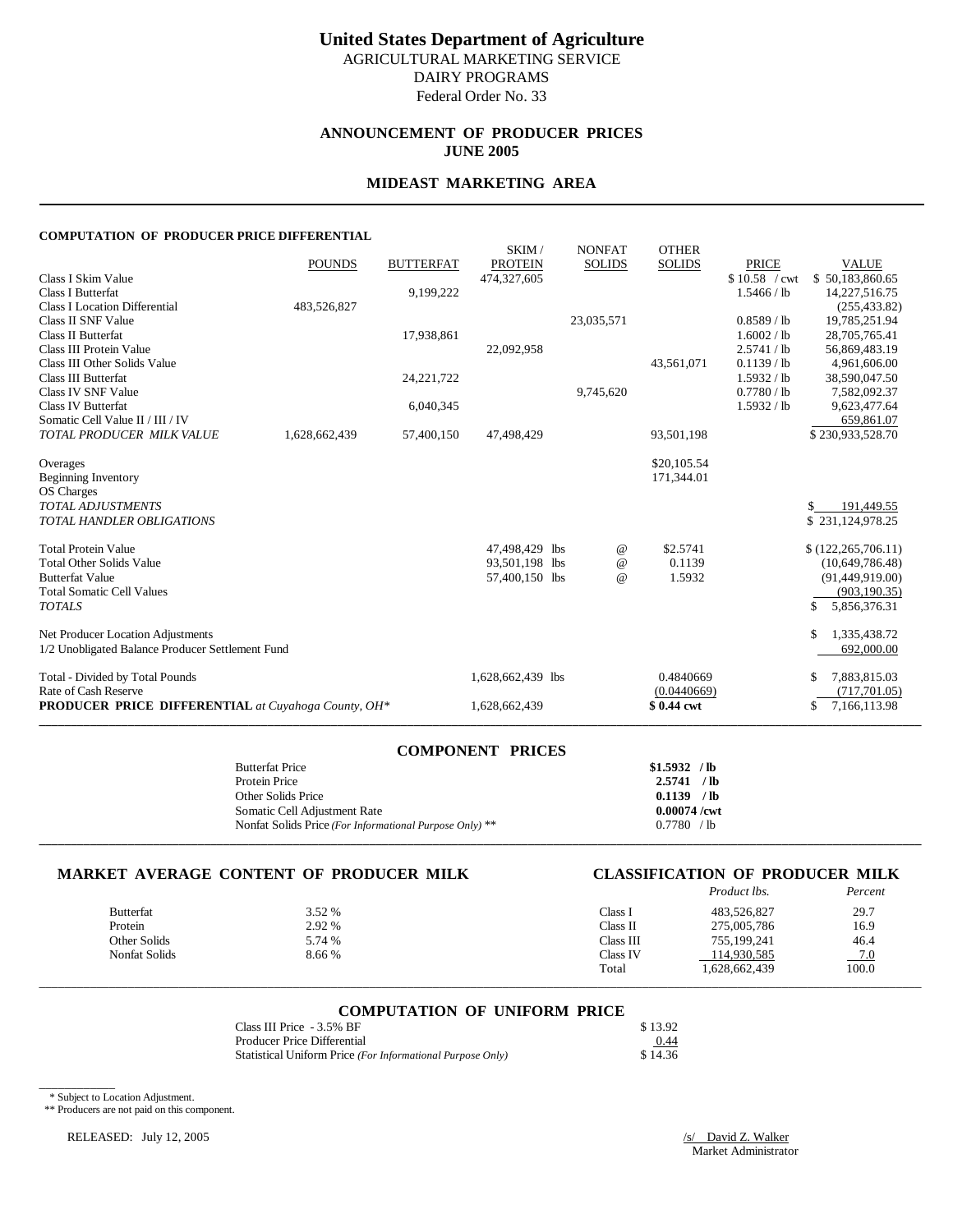# **United States Department of Agriculture**

AGRICULTURAL MARKETING SERVICE DAIRY PROGRAMS

Federal Order No. 33

## **ANNOUNCEMENT OF PRODUCER PRICES JULY 2005**

#### **MIDEAST MARKETING AREA**

#### **COMPUTATION OF PRODUCER PRICE DIFFERENTIAL**

|                                                            | <b>POUNDS</b> | <b>BUTTERFAT</b> | SKIM/<br><b>PROTEIN</b> | <b>NONFAT</b><br><b>SOLIDS</b> | <b>OTHER</b><br><b>SOLIDS</b> | <b>PRICE</b>   | <b>VALUE</b>         |
|------------------------------------------------------------|---------------|------------------|-------------------------|--------------------------------|-------------------------------|----------------|----------------------|
| Class I Skim Value                                         |               |                  | 487,668,661             |                                |                               | $$10.73$ / cwt | \$52,326,847.35      |
| Class I Butterfat                                          |               | 9,411,915        |                         |                                |                               | 1.5810 / lb    | 14.880.237.62        |
| <b>Class I Location Differential</b>                       | 497,080,576   |                  |                         |                                |                               |                | (268,037.46)         |
| Class II SNF Value                                         |               |                  |                         | 22,923,719                     |                               | $0.8589$ / lb  | 19,689,182.29        |
| <b>Class II Butterfat</b>                                  |               | 16,326,517       |                         |                                |                               | 1.8077 / lb    | 29,513,444.75        |
| Class III Protein Value                                    |               |                  | 22,295,257              |                                |                               | 2.4558 / lb    | 54,752,692.15        |
| Class III Other Solids Value                               |               |                  |                         |                                | 44,229,972                    | $0.1240$ / lb  | 5,484,516.55         |
| <b>Class III Butterfat</b>                                 |               | 24,861,731       |                         |                                |                               | 1.8007 / lb    | 44,768,519.02        |
| Class IV SNF Value                                         |               |                  |                         | 9,683,827                      |                               | 0.7909 / lb    | 7,658,938.79         |
| Class IV Butterfat                                         |               | 7,106,316        |                         |                                |                               | 1.8007 / lb    | 12,796,343.24        |
| Somatic Cell Value II / III / IV                           |               |                  |                         |                                |                               |                | 403,752.46           |
| TOTAL PRODUCER MILK VALUE                                  | 1,655,564,060 | 57,706,479       | 47,779,973              |                                | 94,810,450                    |                | \$242,006,436.76     |
|                                                            |               |                  |                         |                                |                               |                |                      |
| Overages                                                   |               |                  |                         |                                | \$14,616.08<br>145,034.47     |                |                      |
| <b>Beginning Inventory</b><br>OS Charges                   |               |                  |                         |                                |                               |                |                      |
| <b>TOTAL ADJUSTMENTS</b>                                   |               |                  |                         |                                |                               |                | 159,650.55           |
| TOTAL HANDLER OBLIGATIONS                                  |               |                  |                         |                                |                               |                | \$242,166,087.31     |
|                                                            |               |                  |                         |                                |                               |                |                      |
| <b>Total Protein Value</b>                                 |               |                  | 47,779,973 lbs          | @                              | \$2.4558                      |                | \$(117,338,057.75)   |
| <b>Total Other Solids Value</b>                            |               |                  | 94,810,450 lbs          | $^{\copyright}$                | 0.1240                        |                | (11, 756, 495.82)    |
| <b>Butterfat Value</b>                                     |               |                  | 57,706,479 lbs          | $\omega$                       | 1.8007                        |                | (103,912,056.72)     |
| <b>Total Somatic Cell Values</b>                           |               |                  |                         |                                |                               |                | (504, 545.58)        |
| <b>TOTALS</b>                                              |               |                  |                         |                                |                               |                | \$<br>8,654,931.44   |
| Net Producer Location Adjustments                          |               |                  |                         |                                |                               |                | \$<br>1,425,348.70   |
| 1/2 Unobligated Balance Producer Settlement Fund           |               |                  |                         |                                |                               |                | 795,000.00           |
|                                                            |               |                  |                         |                                |                               |                |                      |
| Total - Divided by Total Pounds                            |               |                  | 1,655,564,060 lbs       |                                | 0.6568927                     |                | 10,875,280.14<br>\$  |
| Rate of Cash Reserve                                       |               |                  |                         |                                | (0.0468927)                   |                | (776, 338.69)        |
| <b>PRODUCER PRICE DIFFERENTIAL</b> at Cuyahoga County, OH* |               |                  | 1,655,564,060           |                                | \$0.61 cwt                    |                | 10,098,941.45<br>\$. |
|                                                            |               |                  |                         |                                |                               |                |                      |

| <b>COMPONENT PRICES</b>                                 |                |
|---------------------------------------------------------|----------------|
| <b>Butterfat Price</b>                                  | $$1.8007$ /lb  |
| Protein Price                                           | $2.4558$ /lb   |
| Other Solids Price                                      | $0.1240$ /lb   |
| Somatic Cell Adjustment Rate                            | $0.00076$ /cwt |
| Nonfat Solids Price (For Informational Purpose Only) ** | 0.7909 / lb    |
|                                                         |                |

#### **MARKET AVERAGE CONTENT OF PRODUCER MILK CLASSIFICATION OF PRODUCER MILK**

|                  |        |           | Product lbs.  | Percent |
|------------------|--------|-----------|---------------|---------|
| <b>Butterfat</b> | 3.49 % | Class 1   | 497,080,576   | 30.0    |
| Protein          | 2.89 % | Class II  | 273,612,138   | 16.5    |
| Other Solids     | 5.73 % | Class III | 768,991,006   | 46.5    |
| Nonfat Solids    | 8.62 % | Class IV  | 115,880,340   | $-7.0$  |
|                  |        | Total     | 1.655.564.060 | 100.0   |

## \_\_\_\_\_\_\_\_\_\_\_\_\_\_\_\_\_\_\_\_\_\_\_\_\_\_\_\_\_\_\_\_\_\_\_\_\_\_\_\_\_\_\_\_\_\_\_\_\_\_\_\_\_\_\_\_\_\_\_\_\_\_\_\_\_\_\_\_\_\_\_\_\_\_\_\_\_\_\_\_\_\_\_\_\_\_\_\_\_\_\_\_\_\_\_\_\_\_\_\_\_\_\_\_\_\_\_\_\_\_\_\_\_\_\_\_\_\_\_\_\_\_\_\_\_\_\_\_\_\_\_\_\_\_\_\_\_\_\_ **COMPUTATION OF UNIFORM PRICE**

| Class III Price - 3.5% BF                                  | \$14.35 |
|------------------------------------------------------------|---------|
| Producer Price Differential                                | 0.61    |
| Statistical Uniform Price (For Informational Purpose Only) | \$14.96 |

\* Subject to Location Adjustment.

\_\_\_\_\_\_\_\_\_\_\_\_

\*\* Producers are not paid on this component.

RELEASED: August 11, 2005 /s/ David Z. Walker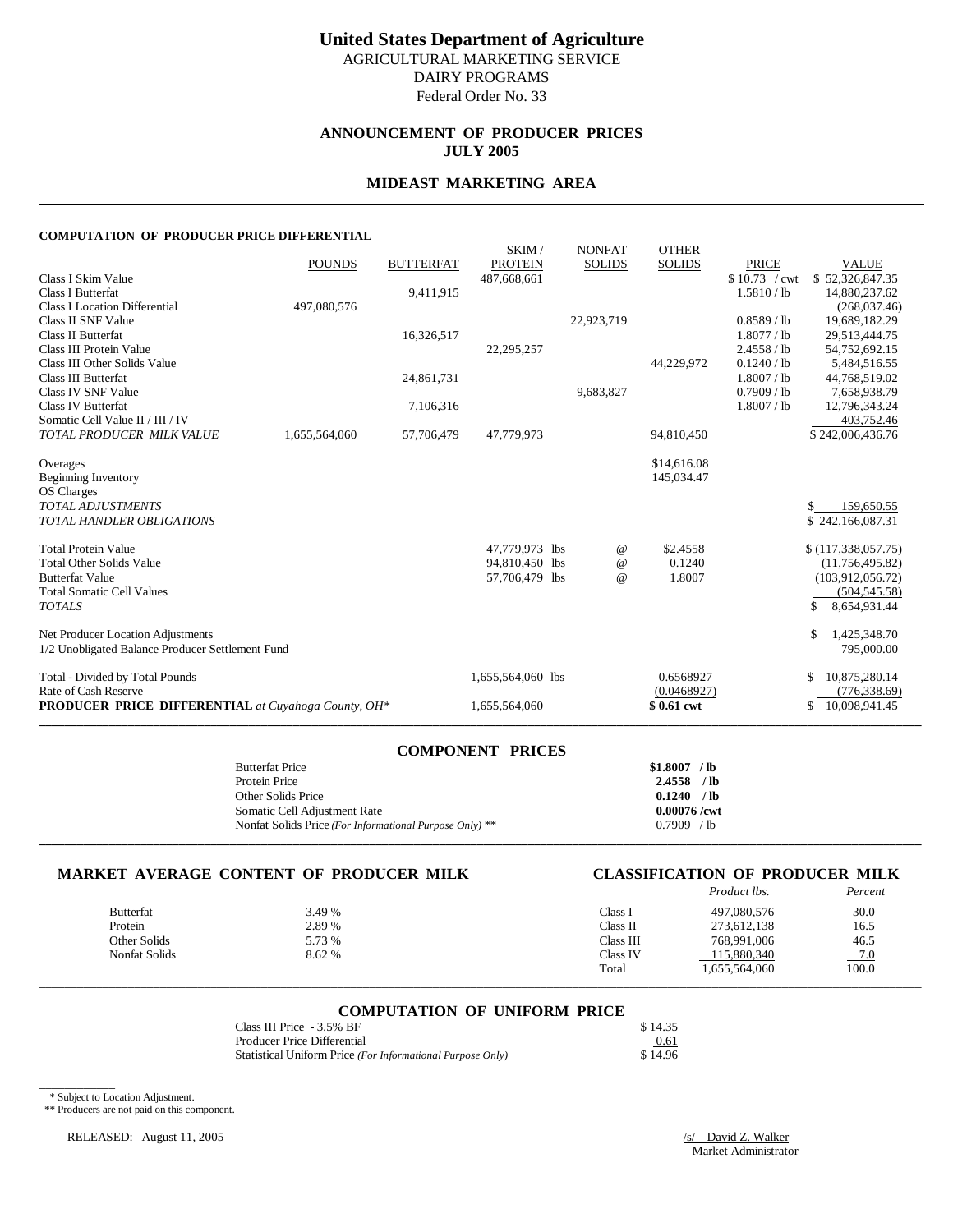### **ANNOUNCEMENT OF PRODUCER PRICES AUGUST 2005**

#### **MIDEAST MARKETING AREA**

#### **COMPUTATION OF PRODUCER PRICE DIFFERENTIAL**

|                                                            |               |                  | SKIM/             | <b>NONFAT</b> | <b>OTHER</b>  |               |                     |
|------------------------------------------------------------|---------------|------------------|-------------------|---------------|---------------|---------------|---------------------|
|                                                            | <b>POUNDS</b> | <b>BUTTERFAT</b> | <b>PROTEIN</b>    | <b>SOLIDS</b> | <b>SOLIDS</b> | <b>PRICE</b>  | <b>VALUE</b>        |
| Class I Skim Value                                         |               |                  | 545,983,215       |               |               | \$10.29 / cwt | \$56,181,672.84     |
| Class I Butterfat                                          |               | 10,348,914       |                   |               |               | 1.8596 / lb   | 19,244,840.49       |
| <b>Class I Location Differential</b>                       | 556,332,129   |                  |                   |               |               |               | (312, 184.61)       |
| Class II SNF Value                                         |               |                  |                   | 22,253,531    |               | 0.8678 / lb   | 19,311,614.21       |
| <b>Class II Butterfat</b>                                  |               | 16,094,709       |                   |               |               | 1.8316 / lb   | 29,479,069.01       |
| Class III Protein Value                                    |               |                  | 15,379,019        |               |               | 2.1619 / lb   | 33,247,901.19       |
| Class III Other Solids Value                               |               |                  |                   |               | 29,891,368    | 0.1317 / lb   | 3,936,693.18        |
| Class III Butterfat                                        |               | 17,694,613       |                   |               |               | 1.8246 / lb   | 32,285,590.86       |
| <b>Class IV SNF Value</b>                                  |               |                  |                   | 5,994,857     |               | 0.8119 / lb   | 4,867,224.42        |
| <b>Class IV Butterfat</b>                                  |               | 5,431,265        |                   |               |               | 1.8246 / lb   | 9,909,886.11        |
| Somatic Cell Value II / III / IV                           |               |                  |                   |               |               |               | 103,902.54          |
| TOTAL PRODUCER MILK VALUE                                  | 1,417,051,779 | 49,569,501       | 41,487,280        |               | 80,843,082    |               | \$208,256,210.24    |
| Overages                                                   |               |                  |                   |               | \$21,509.57   |               |                     |
| <b>Beginning Inventory</b>                                 |               |                  |                   |               | 34,300.16     |               |                     |
| OS Charges                                                 |               |                  |                   |               |               |               |                     |
| <b>TOTAL ADJUSTMENTS</b>                                   |               |                  |                   |               |               |               | 55,809.73           |
| TOTAL HANDLER OBLIGATIONS                                  |               |                  |                   |               |               |               | \$208,312,019.97    |
|                                                            |               |                  |                   |               |               |               |                     |
| <b>Total Protein Value</b>                                 |               |                  | 41,487,280 lbs    | $^{\circ}$    | \$2.1619      |               | \$ (89,691,350.66)  |
| <b>Total Other Solids Value</b>                            |               |                  | 80,843,082 lbs    | $\omega$      | 0.1317        |               | (10,647,033.87)     |
| <b>Butterfat Value</b>                                     |               |                  | 49,569,501 lbs    | $\omega$      | 1.8246        |               | (90,444,511.51)     |
| <b>Total Somatic Cell Values</b>                           |               |                  |                   |               |               |               | (97, 175.88)        |
| <b>TOTALS</b>                                              |               |                  |                   |               |               |               | 17,431,948.05<br>\$ |
| Net Producer Location Adjustments                          |               |                  |                   |               |               |               | \$<br>1,224,226.34  |
| 1/2 Unobligated Balance Producer Settlement Fund           |               |                  |                   |               |               |               | 908,000.00          |
| Total - Divided by Total Pounds                            |               |                  | 1,417,051,779 lbs |               | 1.3806252     |               | 19,564,174.39<br>\$ |
| Rate of Cash Reserve                                       |               |                  |                   |               | (0.0406252)   |               | (575, 680.12)       |
| <b>PRODUCER PRICE DIFFERENTIAL</b> at Cuyahoga County, OH* |               |                  | 1,417,051,779     |               | \$1.34 cwt    |               | 18,988,494.27<br>\$ |

| <b>COMPONENT PRICES</b>                                 |                |
|---------------------------------------------------------|----------------|
| <b>Butterfat Price</b>                                  | $$1.8246$ /lb  |
| Protein Price                                           | $2.1619$ /lb   |
| Other Solids Price                                      | $0.1317$ /lb   |
| Somatic Cell Adjustment Rate                            | $0.00072$ /cwt |
| Nonfat Solids Price (For Informational Purpose Only) ** | 0.8119 / lb    |
|                                                         |                |

#### **MARKET AVERAGE CONTENT OF PRODUCER MILK CLASSIFICATION OF PRODUCER MILK**

|               |        |           | Product lbs.  | Percent |
|---------------|--------|-----------|---------------|---------|
| Butterfat     | 3.50 % | Class 1   | 556, 332, 129 | 39.3    |
| Protein       | 2.93 % | Class II  | 265,051,108   | 18.7    |
| Other Solids  | 5.71 % | Class III | 523,162,728   | 36.9    |
| Nonfat Solids | 8.64 % | Class IV  | 72,505,814    | $-5.1$  |
|               |        | Total     | 1,417,051,779 | 100.0   |

## \_\_\_\_\_\_\_\_\_\_\_\_\_\_\_\_\_\_\_\_\_\_\_\_\_\_\_\_\_\_\_\_\_\_\_\_\_\_\_\_\_\_\_\_\_\_\_\_\_\_\_\_\_\_\_\_\_\_\_\_\_\_\_\_\_\_\_\_\_\_\_\_\_\_\_\_\_\_\_\_\_\_\_\_\_\_\_\_\_\_\_\_\_\_\_\_\_\_\_\_\_\_\_\_\_\_\_\_\_\_\_\_\_\_\_\_\_\_\_\_\_\_\_\_\_\_\_\_\_\_\_\_\_\_\_\_\_\_\_ **COMPUTATION OF UNIFORM PRICE**

| Class III Price - 3.5% BF                                  | \$13.60 |
|------------------------------------------------------------|---------|
| Producer Price Differential                                | 1.34    |
| Statistical Uniform Price (For Informational Purpose Only) | \$14.94 |

\* Subject to Location Adjustment.

\_\_\_\_\_\_\_\_\_\_\_\_

\*\* Producers are not paid on this component.

RELEASED: September 12, 2005 /s/ David Z. Walker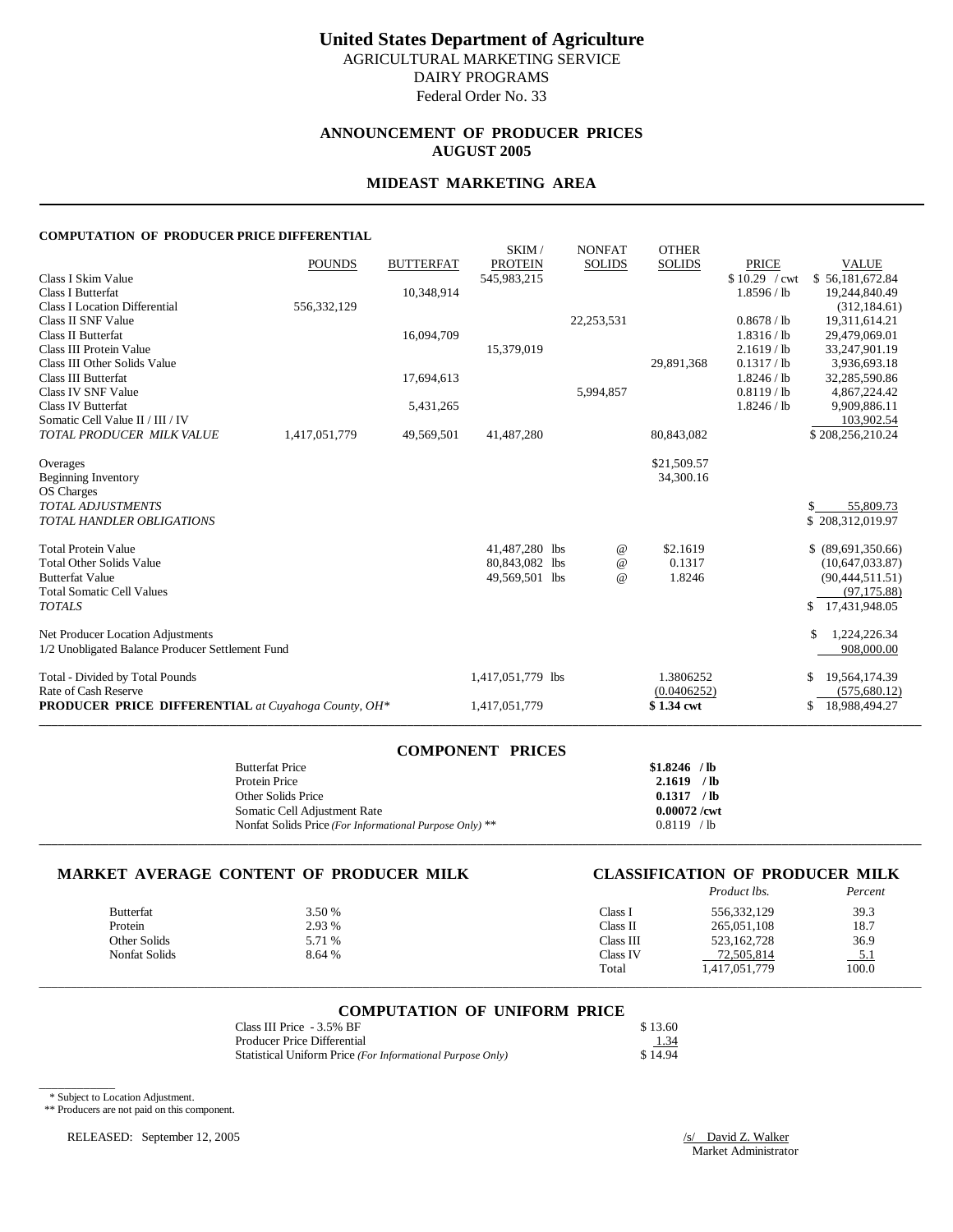### **ANNOUNCEMENT OF PRODUCER PRICES SEPTEMBER 2005**

#### **MIDEAST MARKETING AREA**

#### **COMPUTATION OF PRODUCER PRICE DIFFERENTIAL**

|                                                            |               |                  | SKIM/             | <b>NONFAT</b>   | <b>OTHER</b>  |               |                     |
|------------------------------------------------------------|---------------|------------------|-------------------|-----------------|---------------|---------------|---------------------|
|                                                            | <b>POUNDS</b> | <b>BUTTERFAT</b> | <b>PROTEIN</b>    | <b>SOLIDS</b>   | <b>SOLIDS</b> | <b>PRICE</b>  | <b>VALUE</b>        |
| Class I Skim Value                                         |               |                  | 565, 763, 712     |                 |               | \$9.71 / cwt  | \$54,935,656.43     |
| Class I Butterfat                                          |               | 10,550,296       |                   |                 |               | 1.8072 / lb   | 19,066,494.97       |
| <b>Class I Location Differential</b>                       | 576,314,008   |                  |                   |                 |               |               | (322, 484, 15)      |
| Class II SNF Value                                         |               |                  |                   | 20,989,518      |               | $0.8889$ / lb | 18,657,582.54       |
| <b>Class II Butterfat</b>                                  |               | 15,579,220       |                   |                 |               | 1.8942 / lb   | 29,510,158.51       |
| Class III Protein Value                                    |               |                  | 16,251,916        |                 |               | 2.3009 / lb   | 37,394,033.54       |
| Class III Other Solids Value                               |               |                  |                   |                 | 30,732,477    | 0.1411 / lb   | 4,336,352.53        |
| <b>Class III Butterfat</b>                                 |               | 18,981,167       |                   |                 |               | 1.8872 / lb   | 35,821,258.35       |
| <b>Class IV SNF Value</b>                                  |               |                  |                   | 5,514,084       |               | 0.8222 / lb   | 4,533,679.85        |
| <b>Class IV Butterfat</b>                                  |               | 6,247,639        |                   |                 |               | 1.8872 / lb   | 11,790,544.31       |
| Somatic Cell Value II / III / IV                           |               |                  |                   |                 |               |               | 279,843.78          |
| TOTAL PRODUCER MILK VALUE                                  | 1,431,225,166 | 51,358,322       | 43,090,231        |                 | 81,461,613    |               | \$216,003,120.66    |
| Overages                                                   |               |                  |                   |                 | \$<br>709.59  |               |                     |
| <b>Beginning Inventory</b>                                 |               |                  |                   |                 | 78,321.73     |               |                     |
| OS Charges                                                 |               |                  |                   |                 |               |               |                     |
| <b>TOTAL ADJUSTMENTS</b>                                   |               |                  |                   |                 |               |               | 79,031.32           |
| TOTAL HANDLER OBLIGATIONS                                  |               |                  |                   |                 |               |               | \$216,082,151.98    |
|                                                            |               |                  |                   |                 |               |               |                     |
| <b>Total Protein Value</b>                                 |               |                  | 43,090,231 lbs    | $^{\circ}$      | \$2,3009      |               | $$$ (99,146,312.49) |
| <b>Total Other Solids Value</b>                            |               |                  | 81,461,613 lbs    | $^{\copyright}$ | 0.1411        |               | (11, 494, 233.61)   |
| <b>Butterfat Value</b>                                     |               |                  | 51,358,322 lbs    | $\omega$        | 1.8872        |               | (96,923,425.25)     |
| <b>Total Somatic Cell Values</b>                           |               |                  |                   |                 |               |               | (383,092.97)        |
| <b>TOTALS</b>                                              |               |                  |                   |                 |               |               | \$<br>8,135,087.66  |
| Net Producer Location Adjustments                          |               |                  |                   |                 |               |               | \$<br>996,014.19    |
| 1/2 Unobligated Balance Producer Settlement Fund           |               |                  |                   |                 |               |               | 741,000.00          |
| Total - Divided by Total Pounds                            |               |                  | 1,431,225,166 lbs |                 | 0.6897658     |               | 9,872,101.85<br>\$  |
| Rate of Cash Reserve                                       |               |                  |                   |                 | (0.0497658)   |               | (712, 260.65)       |
| <b>PRODUCER PRICE DIFFERENTIAL</b> at Cuyahoga County, OH* |               |                  | 1,431,225,166     |                 | \$0.64 cwt    |               | 9,159,841.20<br>S   |

| <b>COMPONENT PRICES</b>                                 |                |
|---------------------------------------------------------|----------------|
| <b>Butterfat Price</b>                                  | $$1.8872$ /lb  |
| Protein Price                                           | $2.3009$ /lb   |
| Other Solids Price                                      | 0.1411 / lb    |
| Somatic Cell Adjustment Rate                            | $0.00075$ /cwt |
| Nonfat Solids Price (For Informational Purpose Only) ** | 0.8222 / lb    |
|                                                         |                |

#### **MARKET AVERAGE CONTENT OF PRODUCER MILK CLASSIFICATION OF PRODUCER MILK**

|                      |        |           | Product lbs.  | Percent |
|----------------------|--------|-----------|---------------|---------|
| <b>Butterfat</b>     | 3.59 % | Class l   | 576.314.008   | 40.3    |
| Protein              | 3.01 % | Class II  | 248, 204, 611 | 17.3    |
| Other Solids         | 5.69 % | Class III | 539, 311, 696 | 37.7    |
| <b>Nonfat Solids</b> | 8.70 % | Class IV  | 67.394.851    | $-4.7$  |
|                      |        | Total     | 1,431,225,166 | 100.0   |

## \_\_\_\_\_\_\_\_\_\_\_\_\_\_\_\_\_\_\_\_\_\_\_\_\_\_\_\_\_\_\_\_\_\_\_\_\_\_\_\_\_\_\_\_\_\_\_\_\_\_\_\_\_\_\_\_\_\_\_\_\_\_\_\_\_\_\_\_\_\_\_\_\_\_\_\_\_\_\_\_\_\_\_\_\_\_\_\_\_\_\_\_\_\_\_\_\_\_\_\_\_\_\_\_\_\_\_\_\_\_\_\_\_\_\_\_\_\_\_\_\_\_\_\_\_\_\_\_\_\_\_\_\_\_\_\_\_\_\_ **COMPUTATION OF UNIFORM PRICE**

| Class III Price - 3.5% BF                                  | \$14.30 |
|------------------------------------------------------------|---------|
| Producer Price Differential                                | 0.64    |
| Statistical Uniform Price (For Informational Purpose Only) | \$14.94 |

\* Subject to Location Adjustment.

\_\_\_\_\_\_\_\_\_\_\_\_

\*\* Producers are not paid on this component.

RELEASED: October 12, 2005 /s/ David Z. Walker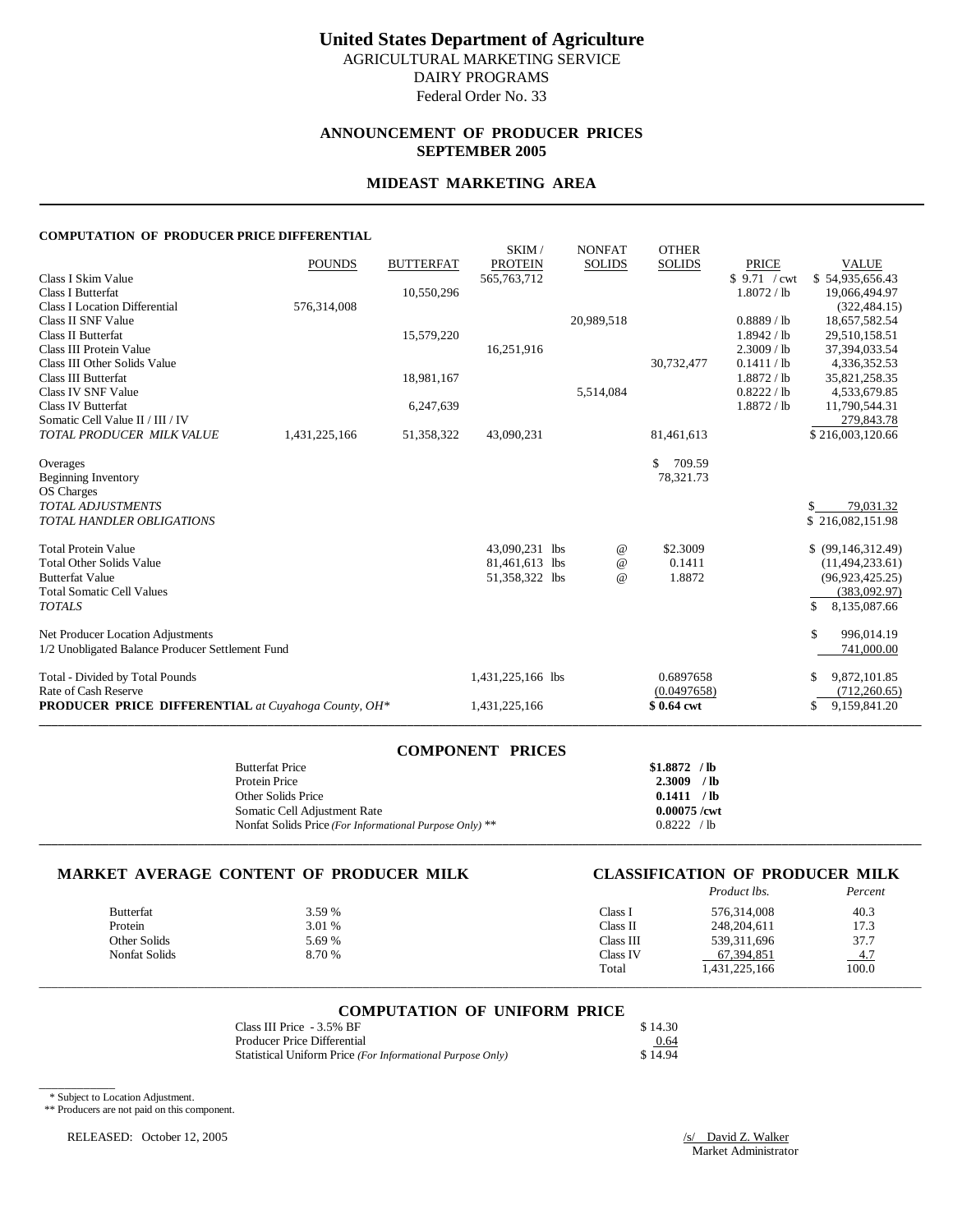### **ANNOUNCEMENT OF PRODUCER PRICES OCTOBER 2005**

#### **MIDEAST MARKETING AREA**

#### **COMPUTATION OF PRODUCER PRICE DIFFERENTIAL**

|                                                            | <b>POUNDS</b> | <b>BUTTERFAT</b> | SKIM/<br><b>PROTEIN</b> | <b>NONFAT</b><br><b>SOLIDS</b> | <b>OTHER</b><br><b>SOLIDS</b> | <b>PRICE</b> | <b>VALUE</b>                  |
|------------------------------------------------------------|---------------|------------------|-------------------------|--------------------------------|-------------------------------|--------------|-------------------------------|
| Class I Skim Value                                         |               |                  | 554,285,895             |                                |                               | \$9.96 / cwt | \$55,206,875.16               |
| <b>Class I Butterfat</b>                                   |               | 10,477,966       |                         |                                |                               | 1.9018 / lb  | 19.926.995.72                 |
| <b>Class I Location Differential</b>                       | 564,763,861   |                  |                         |                                |                               |              | (304, 295.32)                 |
| Class II SNF Value                                         |               |                  |                         | 21,750,975                     |                               | 0.9022 / lb  | 19,623,729.64                 |
| <b>Class II Butterfat</b>                                  |               | 15,181,549       |                         |                                |                               | 1.8326 / lb  | 27,821,706.68                 |
| Class III Protein Value                                    |               |                  | 16,923,399              |                                |                               | 2.3780 / lb  | 40,243,842.86                 |
| Class III Other Solids Value                               |               |                  |                         |                                | 31,157,104                    | 0.1491 / lb  | 4,645,524.21                  |
| Class III Butterfat                                        |               | 19,845,500       |                         |                                |                               | 1.8256 / lb  | 36,229,944.81                 |
| Class IV SNF Value                                         |               |                  |                         | 7,151,253                      |                               | 0.8310 / lb  | 5,942,691.25                  |
| <b>Class IV Butterfat</b>                                  |               | 8,500,175        |                         |                                |                               | 1.8256 / lb  | 15,517,919.46                 |
| Somatic Cell Value II / III / IV                           |               |                  |                         |                                |                               |              | 462,168.44                    |
| TOTAL PRODUCER MILK VALUE                                  | 1,453,146,623 | 54,005,190       | 44,923,888              |                                | 82,566,399                    |              | \$225,317,102.91              |
|                                                            |               |                  |                         |                                |                               |              |                               |
| Overages                                                   |               |                  |                         |                                | \$23,323.80                   |              |                               |
| <b>Beginning Inventory</b>                                 |               |                  |                         |                                | 6,844.82                      |              |                               |
| OS Charges<br><b>TOTAL ADJUSTMENTS</b>                     |               |                  |                         |                                |                               |              |                               |
| TOTAL HANDLER OBLIGATIONS                                  |               |                  |                         |                                |                               |              | 30,168.62<br>\$225,347,271.53 |
|                                                            |               |                  |                         |                                |                               |              |                               |
| <b>Total Protein Value</b>                                 |               |                  | 44,923,888 lbs          | @                              | \$2.3780                      |              | \$(106,829,005.65)            |
| <b>Total Other Solids Value</b>                            |               |                  | 82,566,399 lbs          | $^\text{\textregistered}$      | 0.1491                        |              | (12,310,650.10)               |
| <b>Butterfat Value</b>                                     |               |                  | 54,005,190 lbs          | $\omega$                       | 1.8256                        |              | (98, 591, 874.85)             |
| <b>Total Somatic Cell Values</b>                           |               |                  |                         |                                |                               |              | (704, 318.46)                 |
| <b>TOTALS</b>                                              |               |                  |                         |                                |                               |              | \$<br>6,911,422.47            |
| Net Producer Location Adjustments                          |               |                  |                         |                                |                               |              | \$<br>969,290.64              |
| 1/2 Unobligated Balance Producer Settlement Fund           |               |                  |                         |                                |                               |              | 845,000.00                    |
|                                                            |               |                  |                         |                                |                               |              |                               |
| Total - Divided by Total Pounds                            |               |                  | 1,453,146,623 lbs       |                                | 0.6004702                     |              | 8,725,713.11                  |
| Rate of Cash Reserve                                       |               |                  |                         |                                | (0.0404702)                   |              | (588,091.34)                  |
| <b>PRODUCER PRICE DIFFERENTIAL</b> at Cuyahoga County, OH* |               |                  | 1,453,146,623           |                                | \$0.56 cwt                    |              | 8,137,621.77<br>\$            |
|                                                            |               |                  |                         |                                |                               |              |                               |

| <b>COMPONENT PRICES</b>                                 |                |
|---------------------------------------------------------|----------------|
| <b>Butterfat Price</b>                                  | $$1.8256$ /lb  |
| Protein Price                                           | $2.3780$ /lb   |
| Other Solids Price                                      | 0.1491 / lb    |
| Somatic Cell Adjustment Rate                            | $0.00075$ /cwt |
| Nonfat Solids Price (For Informational Purpose Only) ** | 0.8310 / lb    |
|                                                         |                |

#### **MARKET AVERAGE CONTENT OF PRODUCER MILK CLASSIFICATION OF PRODUCER MILK**

|                  |        |           | <i>Product lbs.</i> | Percent |
|------------------|--------|-----------|---------------------|---------|
| <b>Butterfat</b> | 3.72 % | Class l   | 564,763,861         | 38.9    |
| Protein          | 3.09 % | Class II  | 254,315,050         | 17.5    |
| Other Solids     | 5.68 % | Class III | 546,973,673         | 37.6    |
| Nonfat Solids    | 8.77 % | Class IV  | 87,094,039          | $-6.0$  |
|                  |        | Total     | 453,146,623         | 100.0   |

## \_\_\_\_\_\_\_\_\_\_\_\_\_\_\_\_\_\_\_\_\_\_\_\_\_\_\_\_\_\_\_\_\_\_\_\_\_\_\_\_\_\_\_\_\_\_\_\_\_\_\_\_\_\_\_\_\_\_\_\_\_\_\_\_\_\_\_\_\_\_\_\_\_\_\_\_\_\_\_\_\_\_\_\_\_\_\_\_\_\_\_\_\_\_\_\_\_\_\_\_\_\_\_\_\_\_\_\_\_\_\_\_\_\_\_\_\_\_\_\_\_\_\_\_\_\_\_\_\_\_\_\_\_\_\_\_\_\_\_ **COMPUTATION OF UNIFORM PRICE**

| Class III Price - 3.5% BF                                  | \$14.35 |
|------------------------------------------------------------|---------|
| Producer Price Differential                                | 0.56    |
| Statistical Uniform Price (For Informational Purpose Only) | \$14.91 |

\* Subject to Location Adjustment.

\_\_\_\_\_\_\_\_\_\_\_\_

\*\* Producers are not paid on this component.

RELEASED: November 10, 2005 /s/ David Z. Walker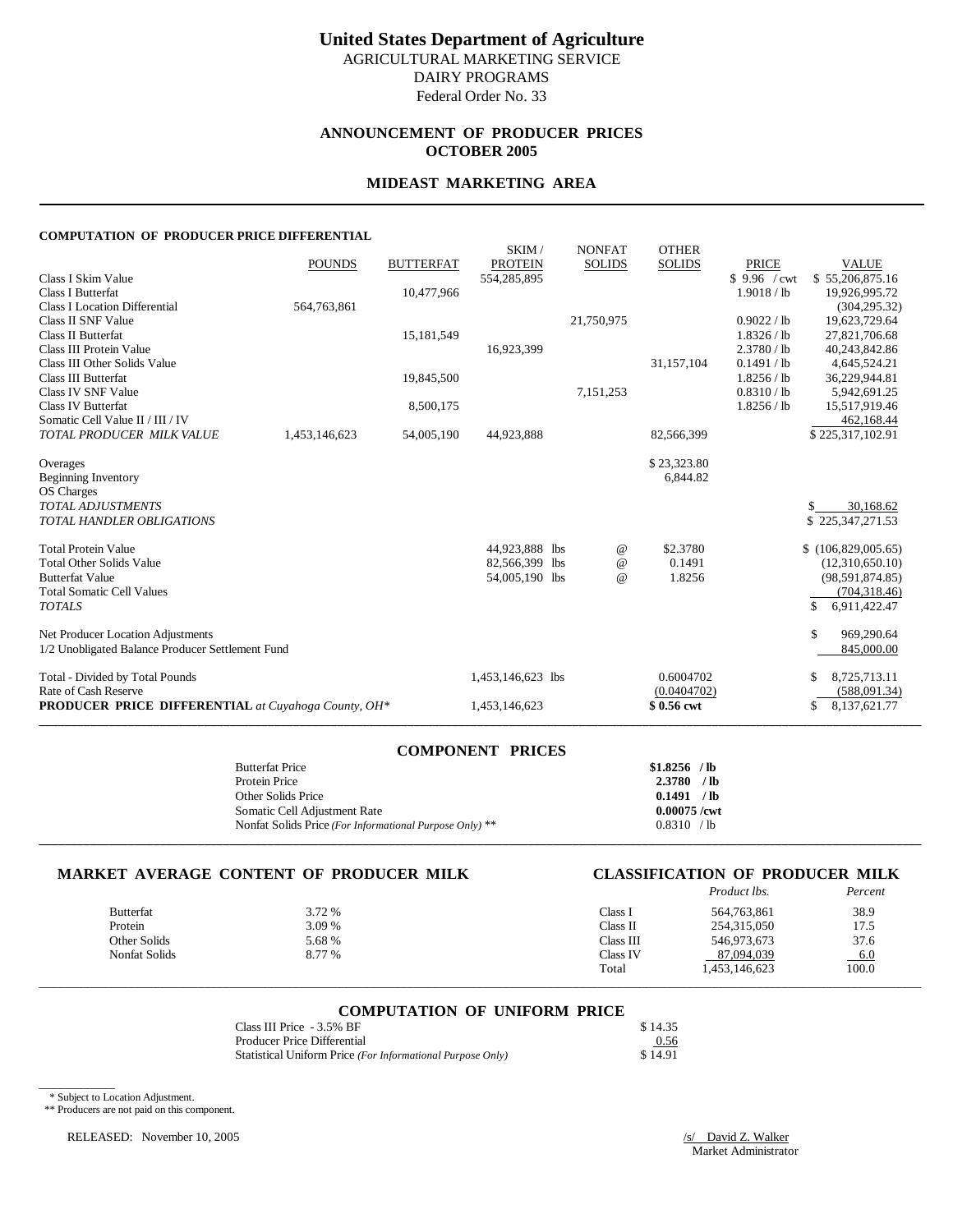### **ANNOUNCEMENT OF PRODUCER PRICES NOVEMBER 2005**

#### **MIDEAST MARKETING AREA**

#### **COMPUTATION OF PRODUCER PRICE DIFFERENTIAL**

|                                                               | <b>POUNDS</b> | <b>BUTTERFAT</b> | SKIM/<br><b>PROTEIN</b> | <b>NONFAT</b><br><b>SOLIDS</b> | <b>OTHER</b><br><b>SOLIDS</b> | <b>PRICE</b>  | <b>VALUE</b>          |
|---------------------------------------------------------------|---------------|------------------|-------------------------|--------------------------------|-------------------------------|---------------|-----------------------|
| Class I Skim Value                                            |               |                  | 551,197,198             |                                |                               | \$10.48 / cwt | \$57,765,466.31       |
| <b>Class I Butterfat</b>                                      |               | 10,618,043       |                         |                                |                               | 1.8426 / lb   | 19,564,806.05         |
| <b>Class I Location Differential</b>                          | 561,815,241   |                  |                         |                                |                               |               | (306, 470.92)         |
| Class II SNF Value                                            |               |                  |                         | 18,328,443                     |                               | 0.9011 / lb   | 16,515,760.02         |
| <b>Class II Butterfat</b>                                     |               | 15, 175, 206     |                         |                                |                               | 1.6184 / lb   | 24,559,553.40         |
| Class III Protein Value                                       |               |                  | 16,710,002              |                                |                               | 2.2724 / lb   | 37,971,808.55         |
| Class III Other Solids Value                                  |               |                  |                         |                                | 30,484,855                    | 0.1606 / lb   | 4,895,867.71          |
| Class III Butterfat                                           |               | 19,860,710       |                         |                                |                               | 1.6114 / lb   | 32,003,548.12         |
| Class IV SNF Value                                            |               |                  |                         | 7,840,241                      |                               | 0.8351 / lb   | 6,547,385.30          |
| <b>Class IV Butterfat</b>                                     |               | 7,769,878        |                         |                                |                               | 1.6114 / lb   | 12,520,381.43         |
| Somatic Cell Value II / III / IV<br>TOTAL PRODUCER MILK VALUE |               |                  |                         |                                |                               |               | 548,736.59            |
|                                                               | 1,404,575,635 | 53,423,837       | 43,947,739              |                                | 80,006,204                    |               | \$212,586,842.56      |
| Overages                                                      |               |                  |                         |                                | \$42,874.85                   |               |                       |
| <b>Beginning Inventory</b>                                    |               |                  |                         |                                | 6,978.12                      |               |                       |
| OS Charges                                                    |               |                  |                         |                                |                               |               |                       |
| <b>TOTAL ADJUSTMENTS</b>                                      |               |                  |                         |                                |                               |               | 49,852.97             |
| TOTAL HANDLER OBLIGATIONS                                     |               |                  |                         |                                |                               |               | \$212,636,695.53      |
|                                                               |               |                  |                         |                                |                               |               |                       |
| <b>Total Protein Value</b>                                    |               |                  | 43,947,739 lbs          | @                              | \$2.2724                      |               | \$<br>(99,866,842.10) |
| <b>Total Other Solids Value</b>                               |               |                  | 80,006,204 lbs          | $^{\copyright}$                | 0.1606                        |               | (12,848,996.34)       |
| <b>Butterfat Value</b>                                        |               |                  | 53,423,837 lbs          | $\omega$                       | 1.6114                        |               | (86,087,170.96)       |
| <b>Total Somatic Cell Values</b>                              |               |                  |                         |                                |                               |               | (886, 470.36)         |
| <b>TOTALS</b>                                                 |               |                  |                         |                                |                               |               | \$<br>12,947,215.77   |
| Net Producer Location Adjustments                             |               |                  |                         |                                |                               |               | \$<br>984,411.30      |
| 1/2 Unobligated Balance Producer Settlement Fund              |               |                  |                         |                                |                               |               | 772,000.00            |
|                                                               |               |                  |                         |                                |                               |               |                       |
| Total - Divided by Total Pounds                               |               |                  | 1,404,575,635 lbs       |                                | 1.0468377                     |               | 14,703,627.07<br>\$   |
| Rate of Cash Reserve                                          |               |                  |                         |                                | (0.0468377)                   |               | (657,870.92)          |
| <b>PRODUCER PRICE DIFFERENTIAL</b> at Cuyahoga County, OH*    |               |                  | 1,404,575,635           |                                | \$1.00 cwt                    |               | 14,045,756.15<br>\$   |
|                                                               |               |                  |                         |                                |                               |               |                       |

| <b>COMPONENT PRICES</b>                                 |                |
|---------------------------------------------------------|----------------|
| <b>Butterfat Price</b>                                  | $$1.6114$ /lb  |
| Protein Price                                           | $2.2724$ /lb   |
| Other Solids Price                                      | $0.1606$ /lb   |
| Somatic Cell Adjustment Rate                            | $0.00070$ /cwt |
| Nonfat Solids Price (For Informational Purpose Only) ** | 0.8351 / lb    |
|                                                         |                |

### **MARKET AVERAGE CONTENT OF PRODUCER MILK CLASSIFICATION OF PRODUCER MILK**

|                  |        |           | Product lbs.  | Percent |
|------------------|--------|-----------|---------------|---------|
| <b>Butterfat</b> | 3.80%  | Class l   | 561,815,241   | 40.0    |
| Protein          | 3.13 % | Class II  | 215.164.155   | 15.3    |
| Other Solids     | 5.70 % | Class III | 534,163,881   | 38.0    |
| Nonfat Solids    | 8.83 % | Class IV  | 93,432,358    | $-6.7$  |
|                  |        | Total     | 1,404,575,635 | 100.0   |

## \_\_\_\_\_\_\_\_\_\_\_\_\_\_\_\_\_\_\_\_\_\_\_\_\_\_\_\_\_\_\_\_\_\_\_\_\_\_\_\_\_\_\_\_\_\_\_\_\_\_\_\_\_\_\_\_\_\_\_\_\_\_\_\_\_\_\_\_\_\_\_\_\_\_\_\_\_\_\_\_\_\_\_\_\_\_\_\_\_\_\_\_\_\_\_\_\_\_\_\_\_\_\_\_\_\_\_\_\_\_\_\_\_\_\_\_\_\_\_\_\_\_\_\_\_\_\_\_\_\_\_\_\_\_\_\_\_\_\_ **COMPUTATION OF UNIFORM PRICE**

| Class III Price - 3.5% BF                                  | \$13.35 |
|------------------------------------------------------------|---------|
| Producer Price Differential                                | 1.00    |
| Statistical Uniform Price (For Informational Purpose Only) | \$14.35 |

\* Subject to Location Adjustment.

\_\_\_\_\_\_\_\_\_\_\_\_

\*\* Producers are not paid on this component.

RELEASED: December 10, 2005 /s/ David Z. Walker